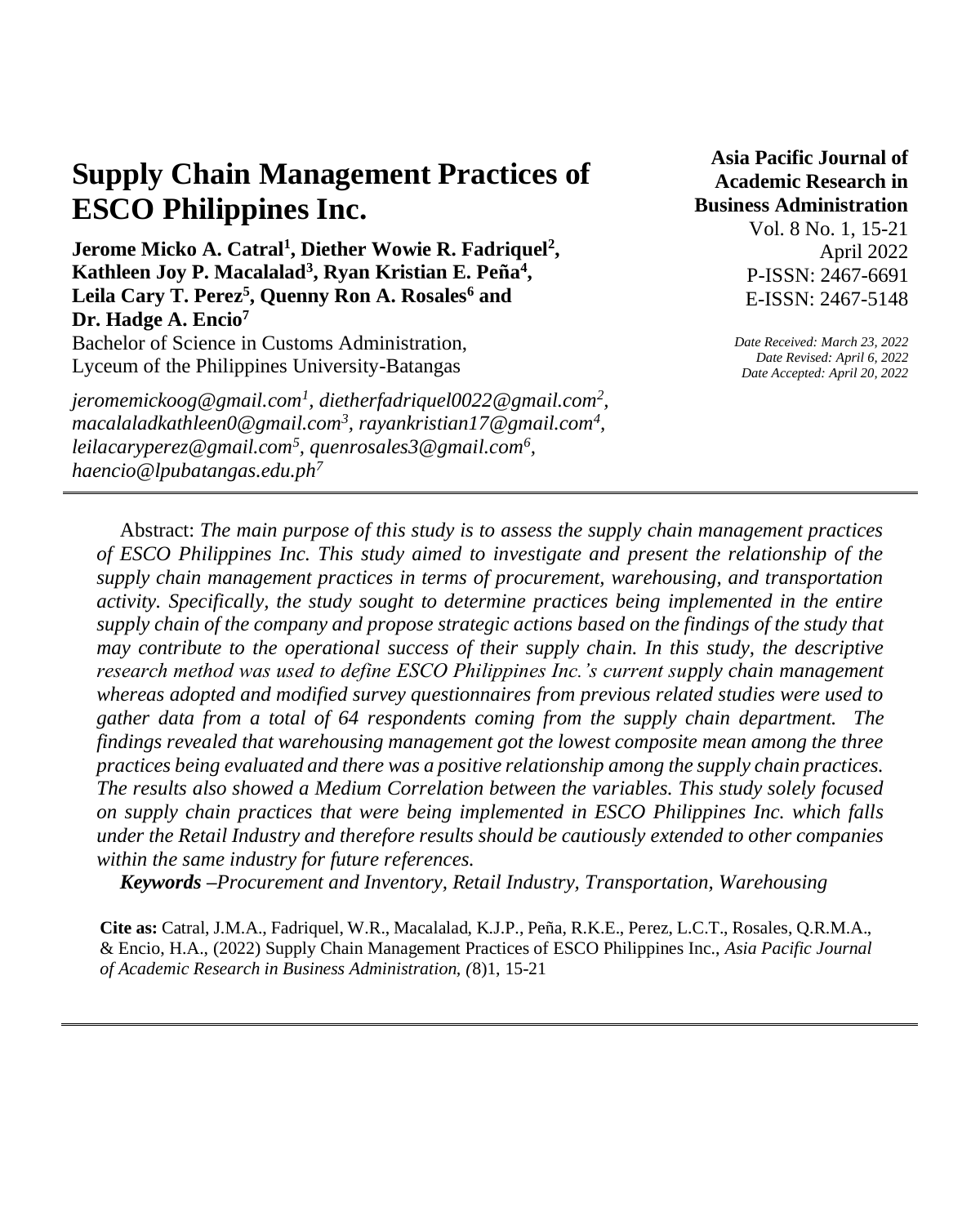## **INTRODUCTION**

In today's modern world, a lot of businesses are going global and engaging themselves with diverse operations to cater to their customers in the best possible way. The success of a company relies on the proper management of all its departments. Whether it provides goods or services, their end goal is always to earn profit and eventually reach its endusers. As customers become demanding and always want fast transactions and delivery, businesses as well should come up with these changes.

Businesses failed to survive with the changes brought about by rapid shifting of demands and current situations in a country due to the poor management of their operations. That is why large companies put a lot of effort to create ways wherein they can maintain their business without experiencing shut-offs or stock-outs.

Most of the time, the retail industry is highly affected by these inevitable changes. According to Kumar et al. [1], the retail industry is changing constantly and there are always lots of challenges faced by its industry players. There are several major retail businesses and companies permanently stop operating due to bankruptcy since the year 2017. And this year 2020, after the pandemic COVID-19, an increasing number of retailers have closed their entire businesses. However, not all retailers are experiencing a decline in their revenues, some are gaining profits amid this global pandemic. Those retailers who sell medical supplies, medical equipment, masks, food, and other essentials, especially during the quarantine period are getting the spotlight.

ESCO falls under the Retail industry which offers both products and services related to the field of bioscience. It was originally a family-owned business founded in Singapore way back in 1978 by two pharmacists - Low Yae Foong and Lim Lay Yew. Later on, ESCO expanded its business operations across 100 countries around the globe thereby creating ESCO Philippines Inc. It has its offices and distribution centers in Davao and Manila. Their scope covers Life Sciences innovations, Medical and Healthcare which aids in creating drugs safer and more cost-effective for biopharmaceutical companies, and lowering the cost of manufacturing vaccines through their innovative medical devices and diagnostics. Since it caters to a broader aspect in the medical field, it is quite essential for the company to have a competitive Supply Chain Management that will enable them to widen their business scope and gain a better foothold in the industry.

According to Mangan and Lalwani [2], SCM is the administration of a network of enterprises, both upstream and downstream, across and within it. Its goal in a company is to add value, improve efficiency, and most importantly, please customers. As stated by Roshan, Tavakkoli-Moghaddam, and Rahimi [3], the supply chain management refers to operations that are authorized to manage the sectors of a supply chain to increase customer value and maintain a competitive advantage. SCM may be beneficial in a variety of businesses. One of them is the pharmaceutical business which creates movements and procedures to foster new product development and discovery such as pharmaceuticals and medicines. The pharmaceutical supply chain is important, based on the study of Mehralian, et al. [4], because it demonstrates how necessary these items are delivered to endusers at the correct quality, at the right place, and at the right time. Chandra, and Kumar [5] stated that the method of controlling the entire supply chain of retail organizations is called Retail Supply Chain Management. The transfer of high volumes of inventory and the fast operation in nature of retail items distinguishes retail supply chain management from other supply chain management. Because the goods are continually on the move and the cycle time is relatively short, the retail supply chain must be closely regulated and defectfree. Furthermore, in the retail industry, a constant flow of items via the supply chain is critical to any company's success. As a result, retail management is critical for every business in the retail industry, and it must be closely monitored and well managed.

This research focuses on the study of the supply chain management practices of ESCO to delve into the true state of the Philippines' supply chain given the country's various enterprises that span the world. It's to reaffirm the importance of supply chain management for large corporations as it is critical to their success. Not only that, it will also help to demonstrate how supply chain management works and how it affects a company's everyday operations Furthermore, this is done to open the eyes of merchants and other business owners who are battling with the changes brought about by current scenarios that there may be ways for them to overcome all of these obstacles despite today's stronger market competition.

## **OBJECTIVE OF THE STUDY**

This study aimed to assess the supply chain management of ESCO Philippines Inc. Specifically, it sought to assess the supply chain practices in terms of procurement/inventory, warehousing, and transportation activity; to determine the relationship among the three supply chain practices; and to propose strategies to improve the company's SCM based on the results of the study.

## **METHODS**

#### **Research Design**

The descriptive method of research was utilized in this study to delineate the supply chain management of ESCO Philippines Inc. using survey questionnaires. According to Loeb, et al [6], descriptive research is a scientific method used to describe data and characteristics of the subject, the population or the phenomenon being studied. It is concerned with conditions that exist, processes that are going on, and practices that prevail. A survey is one way to quickly gather data from a primary source by answering a series of questionnaires.

The descriptive nature of gathering data using survey questionnaires was utilized for two main purposes. The first is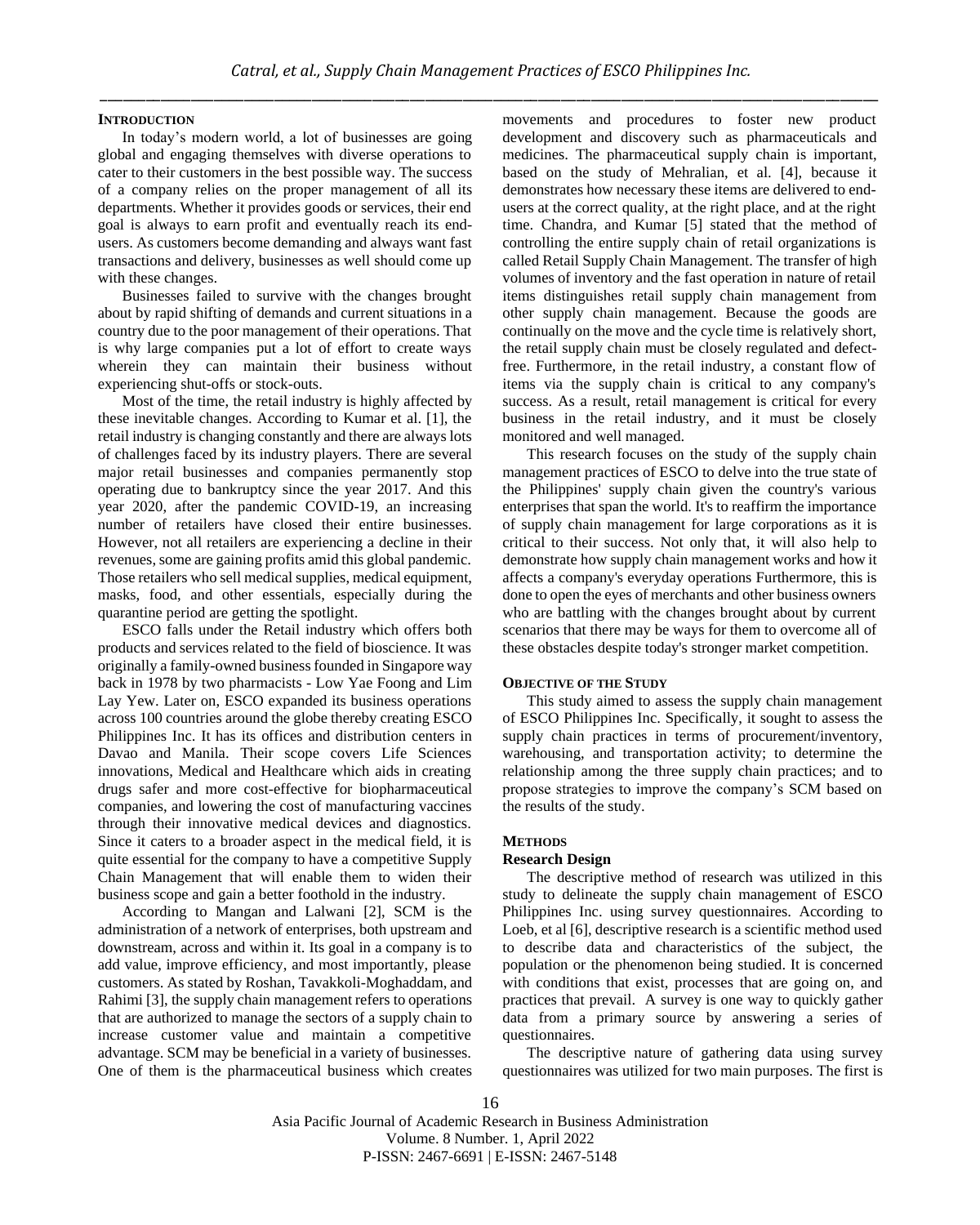to develop an interpretation of the research study which is the SCM Practices of ESCO Philippines Inc. Second, the basis of the research study is data gathered from questionnaires using a quantitative study.

## **Participants of the Study**

This study involved the employees of ESCO Philippines Inc. under the supply chain department – Manila and Davao branches which comprised a total number of sixty-four (64) respondents. From the Manila branch – a total of thirty-three (33) employees, seven (7) employees from the procurement/inventory department, twenty (20) from their warehousing, and six (6) from their transportation department. On the other hand, the Davao branch comprises a total number of thirty-one (31) employees. Five (5) employees under the procurement/inventory department, twenty (20) from the warehousing, and six (6) employees under the transportation. The heads of their department participated in the survey and interviews to gather accurate information about their SCM practices.

#### **Instrument**

The adopted survey questionnaires were utilized wherein some parts were being modified to gather data and identify the specific areas in the Supply Chain that can still be developed to aid in the operations of companies or businesses under the Retail Industry. The questionnaire was validated by an expert in the field of SCM and was consolidated from previous research studies. The questionnaire was sub-divided into three parts: Part 1A is about Procurement and Inventory Management. Questionnaires was modified from previous studies of Ibem, and Laryea [7], Demissie [8], and Chingaya [9]. Part 1B which tackles about the Warehousing Management was modified from the previous research studies of Chemutai [10], Myinga [11], and Shnayder [12]. Part 1C comprised Transportation Management and was modified from previous research studies by Chemutai [10], Kumah [13], Myinga [11], and Musau, et al. [14].

#### **Procedure**

After the conceptualization and approval of the research, gathering relevant literature reviews from various resources such as previous research studies published on the web, articles and books, and also from discussions on the internet were being done. The forming of the conceptual framework which became the basis for the whole study and a guide in the formulation of rational objectives and finding of relevant questionnaires was then conducted afterward. Next, the questionnaires were adopted and modified from previous studies to come up with the survey to be distributed to the respondents of this study. After the approval of the questionnaires, copies were distributed to the said participants of ESCO Philippines Inc. Participants were given enough time to answer the questionnaires. After such time, data were retrieved.

# **Ethical Consideration**

Some ethical issues were considered that may arise while conducting the research. The permission of the management of the company involved was asked before the conduct of the research survey. The participation of the respondents did not put them to be the subject of sales calls, political lobbying, or fundraising. The personal information of individual participants and all information obtained in the course of conducting the research were kept with the utmost confidentiality. An informed consent form as well was provided before answering the survey questionnaires.

Moreover, the results of the survey were recorded and tabulated accordingly and in a professional way. The data collected, methods, and procedures were done without any manipulation. This is to provide them with a genuine result for the research without any alteration.

#### **Data Analysis**

The data collected from this research instrument were tallied and encoded for interpretation based on the answers of the said participants.

The data was interpreted using statistical tools. Weighted mean and Cohen's criteria were utilized in this study. Weighted Mean was used since the study is a descriptive one and the data involved were about the extent or level of supply chain practices that ESCO Company employ in their daily operations. For the Cohen's Criteria, it was used to determine the relationship between the three different practices having such data coming from three different groups with unequal sample sizes.

## **RESULTS AND DISCUSSION**

**Table 1.** *Supply Chain Management Practices in terms of Procurement (Inventory) Management*

| <b>Indicators</b>                                                                           | WM   | VI        | R   |
|---------------------------------------------------------------------------------------------|------|-----------|-----|
| 1. Systems and tools are compatible with<br>organizational policies and processes.          | 3.4  | A         | 7   |
| 2. Ensure purchasing decisions support<br>production.                                       | 3.5  | SА        | 4.5 |
| 3. Forecasting determines inventory order<br>size.                                          | 3.6  | SА        | 2.5 |
| 4. Optimum levels of inventory are being<br>always maintained.                              | 3.5  | SА        | 4.5 |
| 5. Stock audit practice is used to control<br>inventory.                                    | 3.4  | A         |     |
| 6. Proper procurement policies and<br>procedures are strictly followed.                     | 34   | А         |     |
| 7. Ensure materials available are aligned<br>with customer demand.                          | 3.6  | <b>SA</b> | 25  |
| 8. Ensure that inventories at each storage.<br>location in the supply chain are up to date. | 3.2  | A         | 9   |
| 9. Reorder levels are followed properly.                                                    | 3.8  | SА        |     |
| 10. Securing insurance for inventory items.                                                 | 3.1  | A         | 10  |
| <b>Composite Mean</b>                                                                       | 3.47 | Agree     |     |

*Legend:3.50 – 4.00 = Strongly Agree (SA); 2.50 – 3.49 = Agree (A); 1.50 – 2.49 = Disagree (D); 1.00 – 1.49 = Strongly Disagree (SD)*

17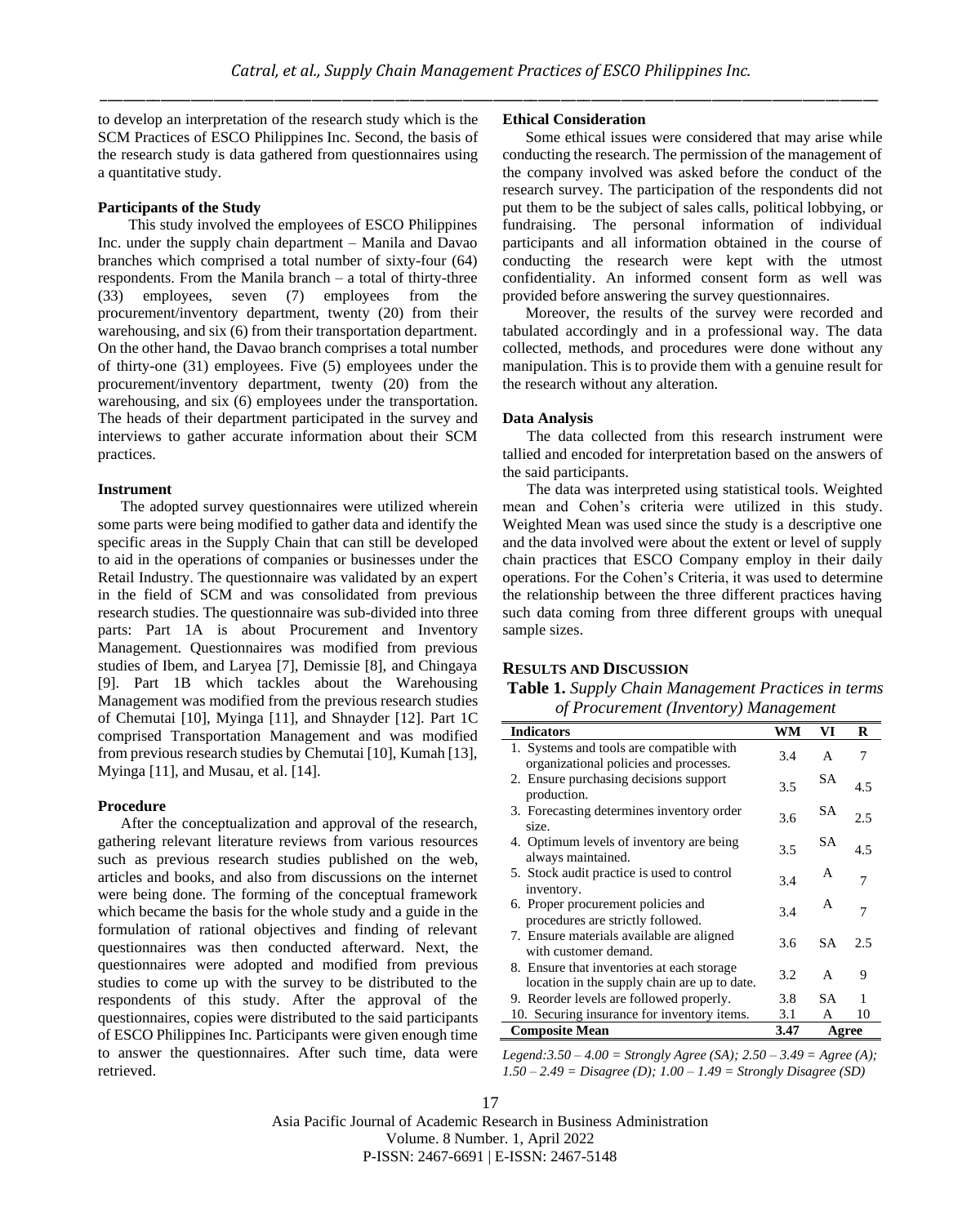Table 1 depicts the mean distribution of Supply Chain Management Practices in terms of Procurement (Inventory) Management. "Reorder levels are followed properly" (3.80). ranks first and is strongly agreed upon by respondents. This signifies that there are enough inventories to fulfill demand; the inventory level is dropped by the same amount as the demand. When the reorder point is reached, the variable "order" is set to the assigned value, causing the replenishment loop to begin and the inventory to be filled.

If this is not the case, the entity will be barred from participating in the scheme according to Wang, Dang, & Nguyen [15]. Second to the highest, two indicators tied in ranking which garnered a weighted mean of 3.6 and was interpreted as strongly agreed which can be seen in the table. "Securing insurance for inventory items" (3.1) ranked tenth and was understood as agreed upon by the respondents. Insurance is also required for the transportation of their items from suppliers to warehouses and finally to their final clients. Even though it does not rank first, employees agreed that it is extremely significant.

According to Barwa [16], because inventory is highlypriced to stock, it is critical to keep inventory volumes low – on a per-order basis – to avoid carrying costs such as insurance. Carrying costs can be imposed when manufactured items and raw materials both require storage space and insurance, where insurance protects against damage in the event of unanticipated events, as well as additional costs associated with inventory holding.

Table 2 shows the mean distribution of the Supply Chain Management practices in terms of Warehousing Management. The table garnered a composite mean of 3.28 which indicates that respondents under warehousing management agreed on the mentioned indicators. The indicator that ranks first is the "Use of MS Excel to count and register received goods for inventory records". According to Steven [17], Microsoft Excel is an application development platform that excels at organizing certain kinds of data. Its primary key feature is its constructed formulations that further record transactions derived from data input. Compared to the manual inventory system, this significantly improves its efficiency and accuracy. The Products Tab on the Excel sheet must contain a precise inventory database. This could keep records of expiration dates, item sizes, warranty information, item condition, or product codes. Preparing items to depart the warehouse as soon as they are received, or the cross-docking strategy ranks tenth and was disagreed. This might be due to the need for a warehouse to keep the goods and ensure the safety of each item before distributing them to clients. According to IvyPanda [18], caused of a lack of inventory, distributors must produce goods in response to retailer orders, which requires the retailer to correctly predict the demands of the customer. Many managers believe that traditional distribution centers are better suited for small DCs and retailers because they have more capability in changing orders and would not have to worry about uncertain customer demand.

| Table 2. Supply Chain Management Practices in |
|-----------------------------------------------|
| terms of Warehousing Management               |

|    | <b>Indicators</b>                                                                                                    | <b>WM</b>      | VI           | R              |
|----|----------------------------------------------------------------------------------------------------------------------|----------------|--------------|----------------|
| 1. | Getting advance notification from<br>supplier or forwarder                                                           | 3.45           | A            | 7              |
| 2. | Synchronizing warehouse resources<br>(equipment and men) with arriving<br>transport (trucks, planes. etc.)           | 3.75           | SA.          | 3              |
| 3. | Maintains good inventory turnover<br>which makes goods and services<br>available at the time of need                 | 3.725          | SA.          | $\mathfrak{D}$ |
| 4. | Conduct Material/Product<br>Verification which eases the process<br>of clearing and forwarding                       | 3.425          | A            | 5.5            |
| 5. | Scheduling of delivery to avoid<br>crowding and delays                                                               | 3.425          | $\mathsf{A}$ | 5.5            |
| 6. | Preparing items to leave the<br>warehouse as soon as received<br>(cross-docking)                                     | $\overline{2}$ | D            | 10             |
| 7. | No storage location before goods<br>even arrived at the warehouse                                                    | 2.3            | D            | 9              |
| 8. | Uses MS Excel to count and register<br>received goods for inventory records                                          | 3.9            | <b>SA</b>    | 1              |
| 9. | Uses mechanical equipment such as<br>pallet jack and forklift during<br>receiving, put-away, and storing<br>process. | 3.6            | SА           | 4              |
|    | 10. Warehouse zoning is efficient in the<br>conduct of work                                                          | 3.2            | D            | 8              |
|    | <b>Composite Mean</b>                                                                                                | 3.28           | Agree        |                |

*Legend:3.50 – 4.00 = Strongly Agree (SA); 2.50 – 3.49 = Agree (A); 1.50 – 2.49 = Disagree (D); 1.00 – 1.49 = Strongly Disagree (SD)*

The employees of ESCO Philippines Inc. under the Transportation Department agreed on the mentioned indicators with a composite mean of 3.37. Delivering products to customers on time is the firm's priority and ensuring the safety and security of products also got the highest rank. Table 3 shows the Mean Distribution of the Supply Chain Management Practices in terms of Transportation Management.

As what Sanchez-Diaz, et al, [19] and Sharaf, et al., [20] stated, the concept of "time efficiency" refers to the process of delivering daily deliveries in the least amount of time possible. Identifying indicators to evaluate it, collecting the correct data, and benchmarking are all important parts of improving transportation efficiency. Vehicles should only visit the customer's location once to reduce travel distance and total time. All the things to be delivered should be transported at once to cut down transportation costs. Designing a targeted reward and punishment management strategy to achieve the safety management level for vehicle transportation sectors has been supported by the study of Sun, et al., [21] and Nwankwo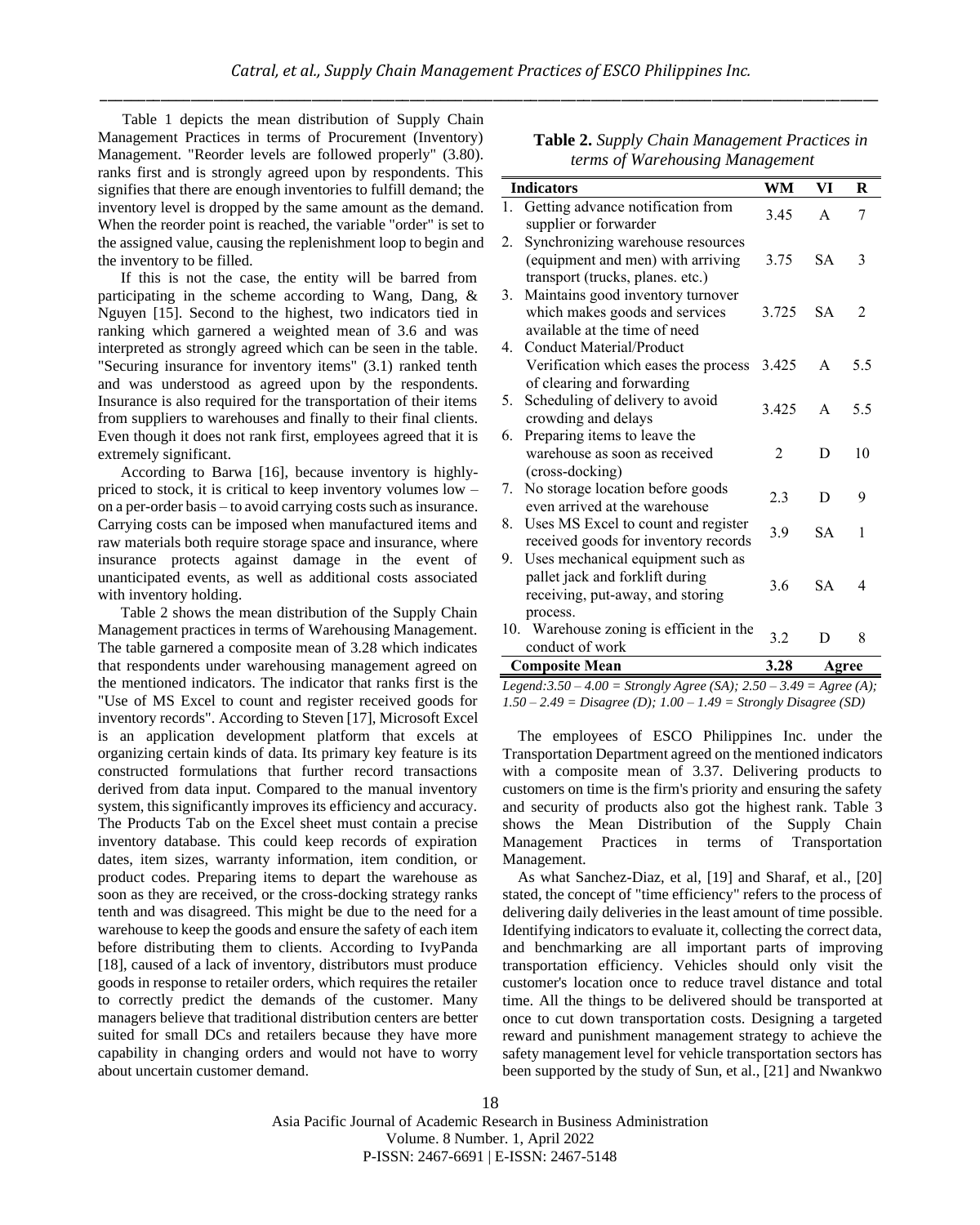and Ukhurebor [22]. Also, to guarantee the safety or proper delivery of healthcare services, proper evaluation, and control of various types of risks should be conducted. "The firm has a vehicle inspection schedule" ranked tenth and the lowest among all, with a weighted mean of 2.5 and was disagreed upon by the respondents. ESCO Company does not have a scheduled vehicle inspection. It was only done to detect some problems when encountered and to find causes of delays due to transportation break down or damage. Scheduling an automated vehicle inspection is critical for maximizing the safety benefits of the transport used for delivery. This inspection entails a higher cost and would take time to finish. One of the most common inspection methods used to assess the status of a vehicle is automated vehicle inspections [23].

**Table 3.** *Supply Chain Management Practices in terms of Transportation Management*

|     | <b>Indicators</b>                                                                                                                                  | WM   | VI        | R   |
|-----|----------------------------------------------------------------------------------------------------------------------------------------------------|------|-----------|-----|
| 1.  | Uses Water transport which makes<br>delivery fast and effective                                                                                    | 3.33 | A         | 7   |
| 2.  | Road transport makes service delivery<br>efficient                                                                                                 | 3.42 | A         | 5   |
| 3.  | Delivering products to customers on time<br>is the firm's priority                                                                                 | 3.83 | <b>SA</b> | 1.5 |
| 4.  | Ensures safety and security of products to<br>be delivered                                                                                         | 3.83 | <b>SA</b> | 1.5 |
| 5.  | The type, size, shape, and weight are used<br>as a basis to determine the unit load<br>design in the material handling process<br>and distribution | 3.42 | A         | 5   |
| 6.  | There is a material handling system<br>designed in a manner that can enable the<br>smooth movement of materials relying on<br>their nature         | 3.42 | A         | 5   |
| 7.  | There are sufficient transportation units in<br>the firm                                                                                           | 3.25 | A         | 8   |
| 8.  | The firm has installed a tracking system                                                                                                           | 3.17 | A         | 9   |
| 9.  | The firm has a vehicle inspection<br>schedule                                                                                                      | 2.5  | D         | 10  |
| 10. | The level of competence and quality of<br>logistics services is high                                                                               | 3.5  | <b>SA</b> | 3   |
|     | <b>Composite Mean</b>                                                                                                                              | 3.37 | Agree     |     |

*Legend:3.50 – 4.00 = Strongly Agree (SA); 2.50 – 3.49 = Agree (A); 1.50 – 2.49 = Disagree (D); 1.00 – 1.49 = Strongly Disagree (SD)*

Table 4 shows that Procurement Management ranks top with a weighted mean of 3.47 and was interpreted as agree. It shows that ESCO's procurement management is highly efficient in its operations. It was supported by a study by Swayam and Bikram [24], which found that inventory control is sufficient when a corporation buys the right order at the right time, for a lower price, and at the right level. It generates just enough things to meet consumer demands without going over budget. Inventory management is critical because it can have an impact on other departments along the supply chain. "The Transportation Management" (3.37) comes in the second rank and is interpreted as agreed.

| <b>Table 4.</b> Summary of the Mean Distribution of the |  |
|---------------------------------------------------------|--|
| SCM Practices of ESCO Philippines Inc.                  |  |

| <b>Indicators</b>          | WM   |       |  |
|----------------------------|------|-------|--|
| 1. Procurement (Inventory) | 3.47 |       |  |
| 2. Warehousing             | 3.28 | А     |  |
| 3. Transportation          | 3.37 |       |  |
| <b>Composite Mean</b>      | 3.37 | Agree |  |

*Legend:3.50 – 4.00 = Strongly Agree (SA); 2.50 – 3.49 = Agree (A); 1.50 – 2.49 = Disagree (D); 1.00 – 1.49 = Strongly Disagree (SD)*

ESCO makes good use of its transportation units. They remain on top by serving their clients and consumers with ontime delivery. According to the findings of a study done by Musau, et al., [25], transportation management was perceived to have a substantial impact on business performance. Warehousing Management had the lowest weighted mean of the three practices, with a weighted mean of 3.28, which was similarly evaluated as agree. According to study findings of Masudin, et al., [26] a warehouse management system has a good impact on an organizational operation in supply chain management by reducing operational expenses and strengthening the company's competitive advantage through the adoption of a distinctive business strategy.

**Table 5.** *Relationship between the SCM Practices*

| <b>SCM</b> Practices                | eta <sup>2</sup> | p-value | Interpretation |
|-------------------------------------|------------------|---------|----------------|
| Effect                              | 0.106382979      | 0.032   | Medium         |
| <b>Correlation</b>                  |                  |         | correlation    |
| $N = 64$ , <i>p</i> -value $< 0.05$ |                  |         |                |

Table 5 demonstrates that the supply chain procedures have a beneficial association. Using Cohen's criteria, it was discovered that the variables have a medium correlation based on the estimated eta2 value of 0.10. As a result, everything in the Supply Chain is interrelated and connected. The study of Anitha and Patil [27] supports a need for excellent SCM execution for a seamless flow of supply chain activities from procurement to warehousing and transportation. Logistics is defined as the process of managing the acquisition, storage, and transportation of items, as well as the accompanying information flow, to maximize an organization's advantage through cost-effective order fulfillment. Furthermore, according to the findings of Mayaka [28] SCM Practices have a significant impact on organizational performance, as every part of the supply chain is critical to the execution of the business's daily operations.

## **CONCLUSION AND RECOMMENDATION**

Based on the findings of the study, it shows that among the three practices namely, Procurement and Inventory, Warehousing and Transportation Management, Warehousing Management got the lowest rank. It thus means that there is still room for improvements with regard to the management of their warehouse. There is also a positive relationship among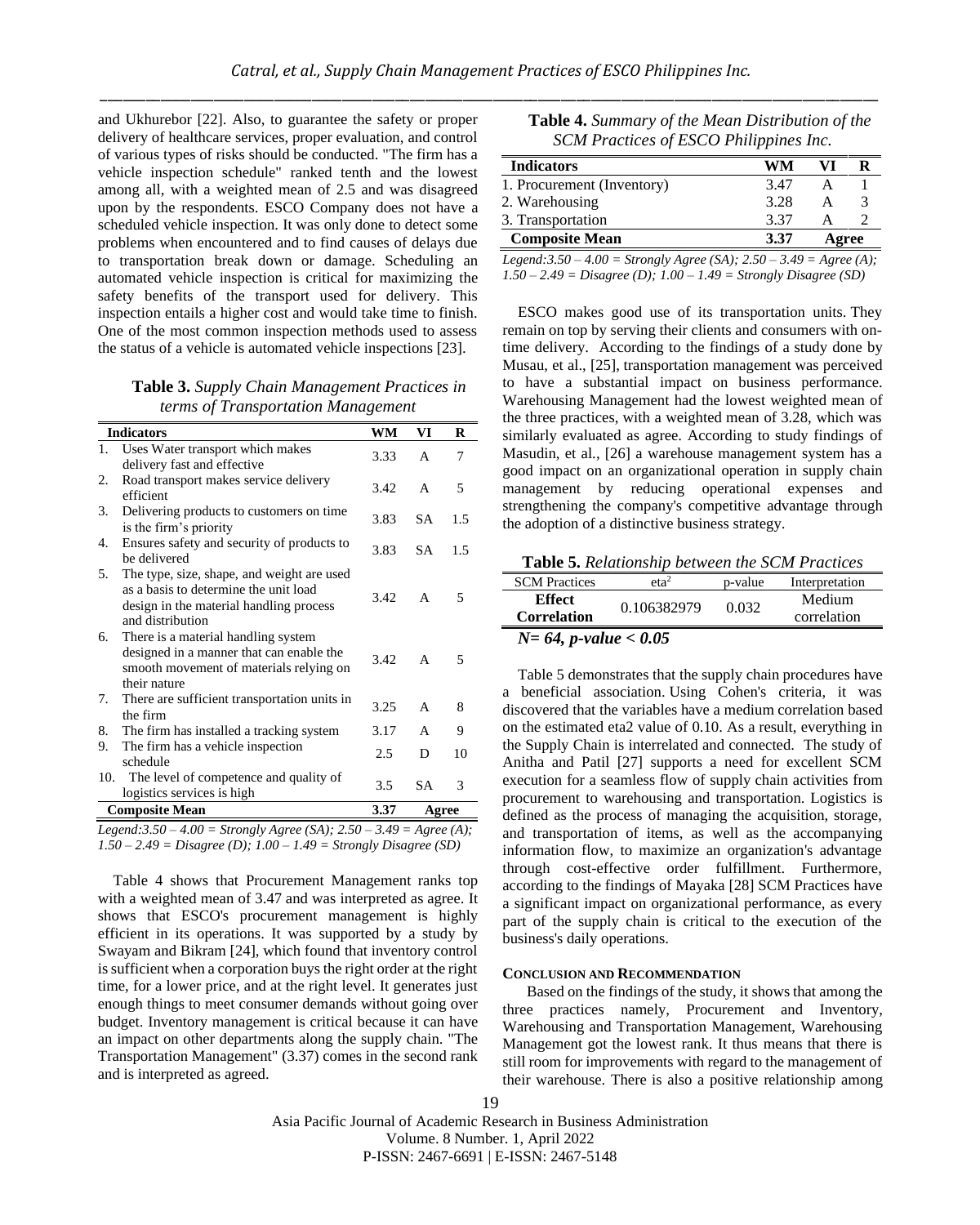the supply chain practices. Activities within the Supply Chain of ESCO Philippines Inc. are interrelated and thus contribute to the success of the operations of the company. Furthermore, this research empirically assessed the Supply Chain Management of ESCO Philippines Inc. as well as its key indicators that contributed to its operational success and at the same time provided some strategic suggestions for the improvement of their supply chain operations that will add to the ability of the company to respond to the issues that might occur in the process.

From the findings of the study and conclusions drawn, recommendations are hereby given: (1) ESCO may focus on warehousing management since it has the lowest Composite Mean among the three practices. Maintaining the standard that they have in Supply Chain Management is also advisable. ESCO may consider some new techniques which might improve other aspects to save time and other expenses. Having a temporary area near the receiving and loading place for scanning and inventory purposes may cut-down expenses when goods will be delivered immediately to the customers after arrival in the warehouse. At the same time, employees can retrieve items quickly without looking for them inside the warehouse. (2) As for warehousing management, to support the use of MS Excel and to achieve higher accuracy when it comes to managing inventory in the warehouse conducting regular audits can be beneficial to the company as it avoids any inefficiency and negative impact on the whole process. Also, to avoid inaccurate information, equip the staff with innovative technologies that will help them ease the encoding and scanning of the received items. (3) The procurement head team may conduct management and employee training and assistance to update software technology for the establishment of procurement policies, security, and inventory system of ESCO Philippines. (4) In line with delivering the goods to customers on time, keeping the customers informed about the purchasing process and being transparent throughout the logistic process may be done to increase customer satisfaction by giving automated updates regarding the delivery of the items. (5) The IT Team may create software that allows the haulage team to make a scheduled delivery plan for truck dispatch with a tracking system for close monitoring of dayto-day deliveries and to ensure that there will be no delays in the delivery of goods to the customers. As well, management may acquire more transportation units for fast deliveries. (6) Develop and adopt modern systems to speed up organization efficiency and lead time, which provide real-time updates of the movement of the goods and focus on vehicle inspection whenever a vehicle leaves the warehouse to take preventive measures against accidents. (7) Take into consideration all aspects of the Supply Chain since everything is interconnected to avoid delays in operations. (8) Conduct future research to collect more historical data on supply chain management. These would give a greater understanding of retail industry practices when state conditions adversely affect the economy.

#### **REFERENCES**

- [1] Kumar, M. S., Raut, R. D., Narwane, V. S., & Narkhede, B. E. (2020). Applications of industry 4.0 to overcome the COVID-19 operational challenges. *Diabetes & Metabolic Syndrome: Clinical Research & Reviews*, *14*(5), 1283- 1289. <https://doi.org/10.1016/j.dsx.2020.07.010>
- [2] Mangan, J., & Lalwani, C. (2016). *Global logistics and supply chain management.* John Wiley & Sons https://books.google.com/books?hl=en&lr=&id=5BsWC gAAQBAJ&oi=fnd&pg=PA9&dq=Global+Logistics+an d+Supply+Chain+Management&ots=9d5ApnGbk2&sig= OmhBVlgclpG\_bb0PlsEWE56YlHo
- [3] Roshan, M., Tavakkoli-Moghaddam, R., & Rahimi, Y. (2019). A two-stage approach to agile pharmaceutical supply chain management with product substitutability in crises. *Computers & Chemical Engineering*, *127*, 200- 217. <https://doi.org/10.1016/j.compchemeng.2019.05.014>
- [4] Mehralian, G., Zarenezhad, F., & Ghatari, A. R. (2015). Developing a model for an agile supply chain in pharmaceutical industry. *International Journal of Pharmaceutical and Healthcare Marketing*. 9(1). 74-91 <https://doi.org/10.1108/IJPHM-09-2013-0050>
- [5] Chandra, C., & Kumar, S. (2000). Supply chain management in theory and practice: a passing fad or a fundamental change?. *Industrial Management & Data Systems,* 100(3), 100-114. <https://doi.org/10.1108/02635570010286168>
- [6] Loeb, S., Dynarski, S., McFarland, D., Morris, P., Reardon, S., & Reber, S. (2017). *Descriptive analysis in education: A guide for researchers. (NCEE2017–4023). Washington, DC: U.S. Department of Education, Institute of Education Sciences, National Center for Education Evaluation and Regional Assistance.* URL: <https://files.eric.ed.gov/fulltext/ED573325.pdf>
- [7] Ibem, E. O., & Laryea, S. (2015). e-Procurement use in the South African construction industry. *Journal of Information Technology in Construction. <https://www.researchgate.net/publication/281901594>*
- [8] Demissie, D. (2015). *An Assessment of the Factors Influencing Inventory Control; The Case of Population Services International Ethiopia.* (Doctoral Dissertation, St. Mary's University).
- [9] Chingaya, J. (2015). *An investigation into the effectiveness of inventory control systems on Organizational performance: A Case study of Midlands State University* (Doctoral dissertation).
- [10]Patrick, E. (2018). *Logistics management and service delivery in United Nations agencies: A case study of World Food Programme, Kampala Uganda* (Doctoral dissertation, Nkumba University).
- [11]Myinga, E. (2020). *Assessing Performance of Material Handling Systems in Logistics Companies in Tanzania: A Case of Tanzania International Container Terminal Services (TICTS)* (Doctoral dissertation, Mzumbe University).